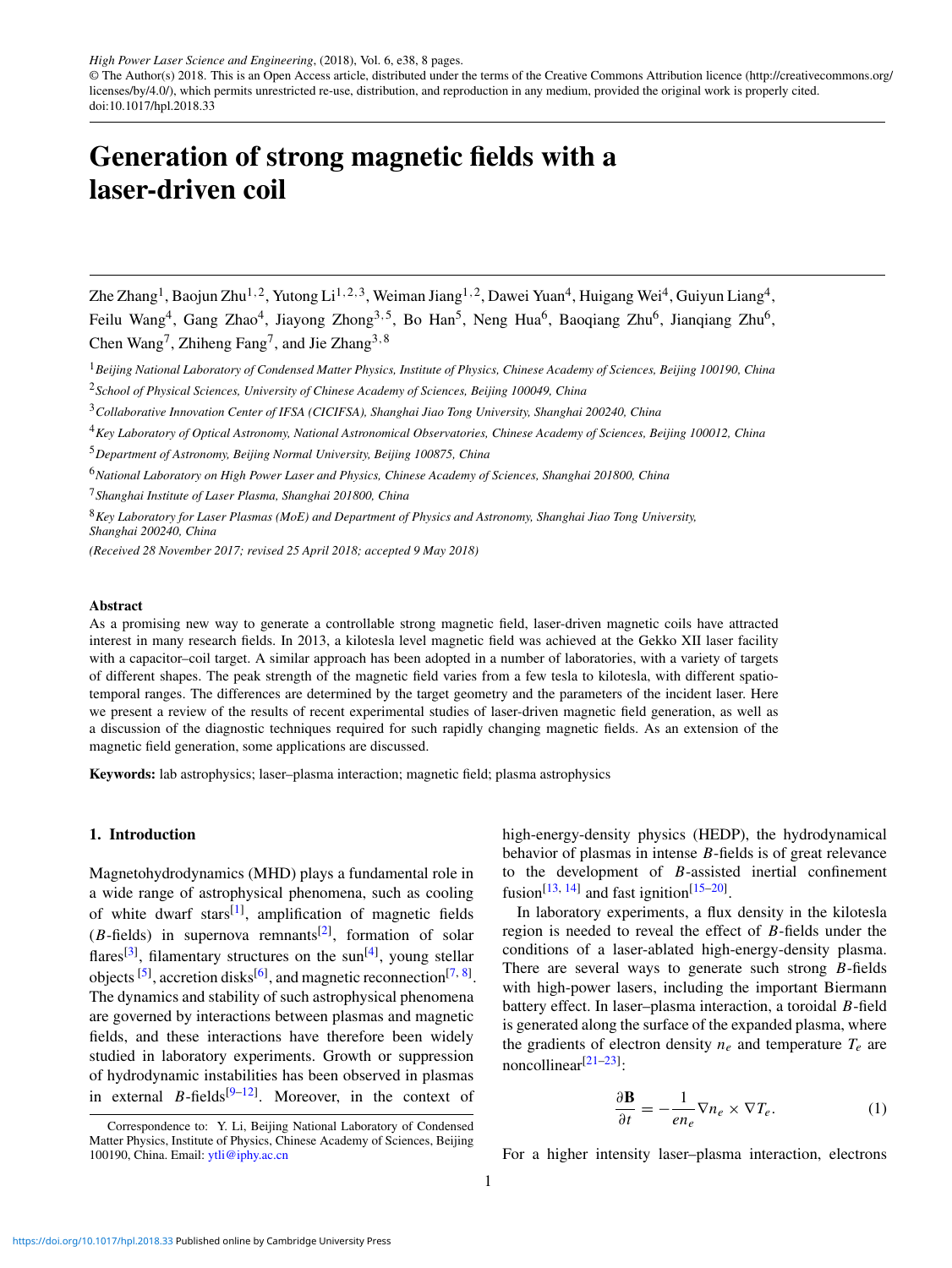can be accelerated to relativistic velocity. The large current density of the accelerated electrons produces a spontaneous *B*-field surrounding the electron bunch. The strength of the *B*-field exceeds the kilotesla level inside solid<sup>[\[24\]](#page-6-16)</sup> or gaseous targets[\[25,](#page-6-17) [26\]](#page-6-18) . *B*-fields are not only directly produced by lasers, but may also be self-generated in plasma flow systems, as a sub-production of the perturbations<sup>[\[27\]](#page-6-19)</sup> or filamentations<sup>[\[21,](#page-6-14) [28\]](#page-6-20)</sup> caused by hydrodynamic instabilities. These *B*-fields can be further amplified to the tens of kilotesla level by plasma compression<sup>[\[13,](#page-6-10) [14,](#page-6-11) [29\]](#page-7-0)</sup>. Although spontaneously generated *B*-fields are useful in many HEDP researches, it is difficult to apply such *B*-fields to secondary samples, and a more easily controllable *B*-field in free space is essentially needed for many applications.

The use of a capacitor–coil (CC) target to generate a controllable *B*-field was proposed and realized on the Lekko VIII laser system by Daido et al.<sup>[\[30\]](#page-7-1)</sup> in 1986. Courtois *et al.*[\[31\]](#page-7-2) used a similar mechanism with a Helmholtz coil on the Vulcan laser at the Central Laser Facility in the United Kingdom and obtained a *B*-field of a few tesla. In 2013, Fujioka *et al.*<sup>[\[32\]](#page-7-3)</sup> redesigned the CC target and used it on the Gekko XII high-power laser facility. A kilotesla level *B*field was achieved with a laser energy of 1.5 kJ in 1  $\text{ns}^{[32]}$  $\text{ns}^{[32]}$  $\text{ns}^{[32]}$ . As shown in Figure [1,](#page-1-0) the target is composed of two main parts: a capacitor and a connection coil. The capacitor is formed from two metallic disks placed parallel to each other. There is a hole in the front disk that allows the laser to propagate through and focus on the rear disk. The two disks are connected by the connection coil, which generates a *B*-field when the discharge current flows through it.

In the past few years, laser-driven coils have been applied in many laboratories with similar targets. Some typical results with nanosecond high-power lasers are listed in Table [1,](#page-1-1) together with the results from Daido *et al.* and Courtois

<span id="page-1-1"></span>

<span id="page-1-0"></span>

Figure 1. Basic geometry of the capacitor–coil target.

*et al.* for comparison. The targets used are illustrated in Figure [2.](#page-2-0) Pei *et al.*<sup>[\[33\]](#page-7-4)</sup> used a double-U-turn Helmholtz coil instead of a single coil to produce a counter *B*-field between the coils for magnetic reconnection research. Santos *et al.*[\[35\]](#page-7-5) modified the angle of the coil and the size of the disks to match the setting of the LULI laser facility. A U-shaped foil target was used on Omega by Goyon *et al.*[\[37\]](#page-7-6) . In contrast to the targets described above, Zhu *et al.*[\[38\]](#page-7-7) used a simpler design with only one single open-ended coil.

| Laser facility            | $E_{\text{laser}}$<br>(kJ) | $I \lambda^2$<br>$(W \cdot cm^{-2} \cdot \mu m^2)$ | Target         | Coil radius<br>(mm) | $B$ at coil center<br>(T) | Current<br>(kA)   |
|---------------------------|----------------------------|----------------------------------------------------|----------------|---------------------|---------------------------|-------------------|
|                           |                            |                                                    |                |                     |                           |                   |
| Vulcan <sup>[31]</sup>    | 0.3                        | $4 \times 10^{16}$                                 | Helmholtz coil | 1.25                | 7.5                       | n.a.              |
| Gekko XII <sup>[32]</sup> | 1.5                        | $5 \times 10^{16}$                                 | CC             | 0.25                | 1500 <sup>a</sup>         | 8600 <sup>b</sup> |
| Gekko XII <sup>[33]</sup> |                            | $3 \times 10^{15}$                                 | Double-U-turn  | 0.3                 | 60 <sup>c</sup>           | 82                |
| Gekko XII <sup>[34]</sup> |                            | $2 \times 10^{16d}$                                | Double-CC      | 0.25                | 610                       | 250               |
| LULI <sup>[35]</sup>      | 0.5                        | $1 \times 10^{17}$                                 | CC             | 0.25                | 800                       | 340               |
| Omega $[36]$              | 1.25                       | $2 \times 10^{15}$                                 | CC             | 0.3                 | 50                        | 22                |
| $SG-II^{[38]}$            | $\mathfrak{D}$             | $7 \times 10^{14}$                                 | Single coil    | 0.58                | 200                       | 200               |
| Omega $[37]$              | 0.75                       | $5 \times 10^{14}$                                 | U-shape        | 0.25                | 210                       | 180               |

<span id="page-1-3"></span><span id="page-1-2"></span> $B$ -field at 650  $\mu$ m from the coil center.

*b* This value could be overestimated, since the measured *B*-field of 1.5 kT might not result directly from the coil, and plasma compression effects could also be included.

<span id="page-1-5"></span><span id="page-1-4"></span> $c$  *B*-field at 250  $\mu$ m from the coil center.

 $d \, I \lambda^2$  of laser irradiated on each CC target.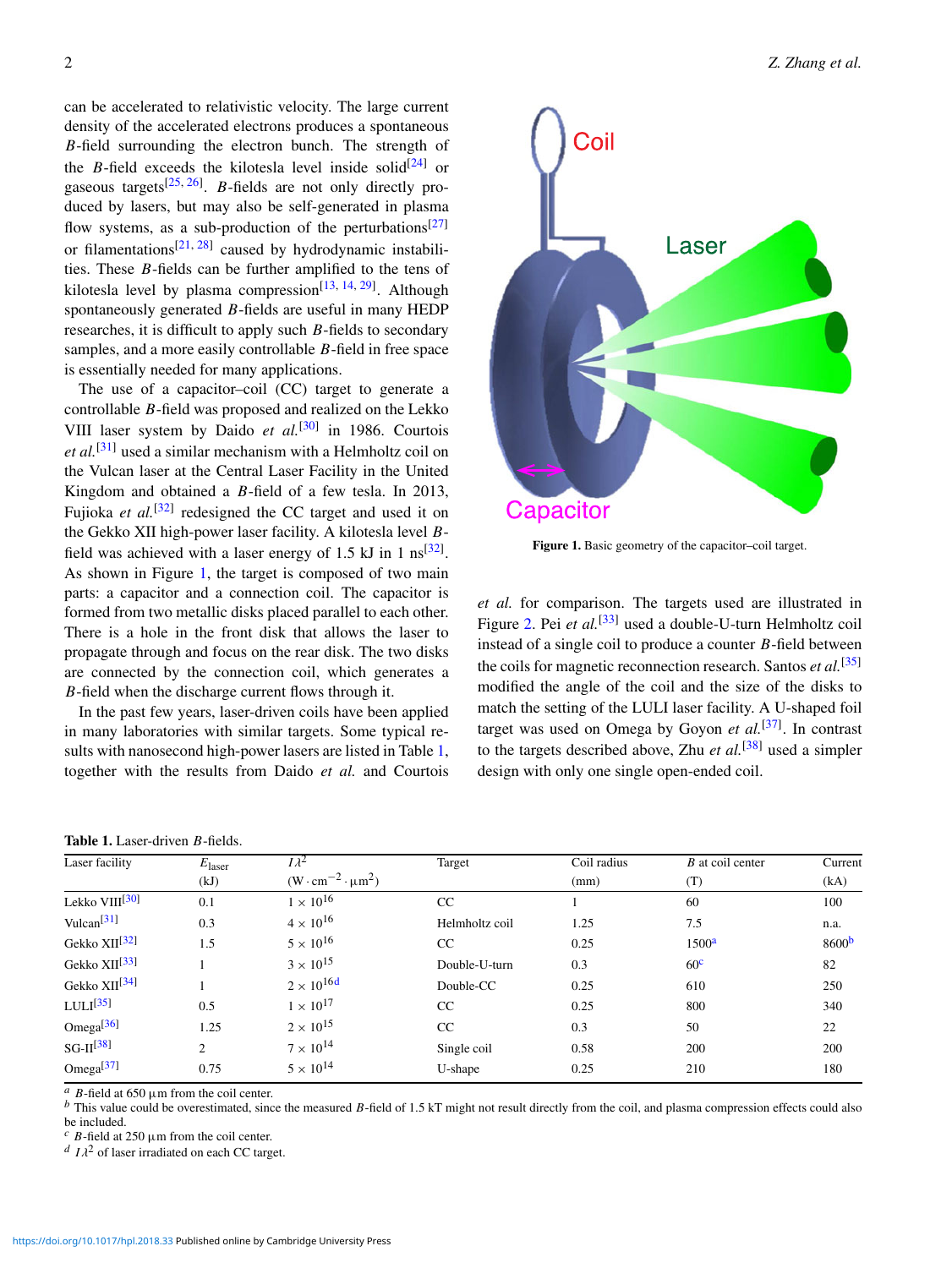<span id="page-2-0"></span>

Figure 2. The illustration of targets used in (a) Ref. [\[33\]](#page-7-4), (b) Ref. [\[35\]](#page-7-5), (c) Ref. [\[36\]](#page-7-9), (d) Ref. [\[37\]](#page-7-6), and (e) Ref. [\[38\]](#page-7-7).

# 2. Generation of the *B*-field

The main mechanism of laser-driven *B*-field generation involves two steps: establishment of an electrical potential and, as a consequence, generation of a *B*-field by the driven current.

## *2.1. Establishment of a potential with the laser*

First, when a laser pulse irradiates a disk, some electrons are heated. Suprathermal electrons escape from the disk surface, and a potential barrier is created<sup>[\[39,](#page-7-10) [40\]](#page-7-11)</sup>. This barrier potential pulls back a fraction of the escaping electrons and, at the same time, induces a return current inside the target to neutralize the charge. In comparison with a single open-ended coil<sup>[\[38\]](#page-7-7)</sup>, the front disk on the CC target captures a proportion of the escaping electrons, thereby enhancing the potential.

The initial potential is dominated by the effect of the irradiating laser, although it is also affected by the disk material. To increase the initial potential, it is necessary to increase the number of escaping electrons. The number of escaping electrons, and thus their total charge, is determined by both the suprathermal electron temperature  $T_e$  and the barrier potential *Vb*. Considering a simple model and assuming a static barrier potential of *Vb*, only electrons with an energy greater than  $qV<sub>b</sub>$  can escape from the target surface. Assuming an energy distribution for the suprathermal electrons with an exponential high-energy tail of the form

$$
f(E) = \frac{1}{T_e} \exp(-E/T_e),\tag{2}
$$

the total number of electrons  $N_{\text{tot}}$  and the number of electrons that escape *N*esc can be estimated as

$$
N_{\text{tot}} = \frac{E_{\text{laser}} \eta}{T_e},\tag{3}
$$

$$
N_{\rm esc} = N_{\rm tot} \int_{V_b}^{\infty} f(E) \, \mathrm{d}E,\tag{4}
$$

respectively, where  $E_{\text{laser}}$  is the laser energy and  $\eta$  is the absorption fraction. For unit laser energy at constant absorption, the number of escaping electrons per unit laser energy

<span id="page-2-1"></span>

Figure 3. The number of escaping electrons per unit laser energy as a function of  $T_e/V_b$ .

is plotted in Figure [3](#page-2-1) as a function of  $T_e$  normalized by the barrier potential  $V_b$ . The number of escaping electrons reaches a maximum value when  $T_e$  is equal to  $V_b$ . The existence of an optimal  $T_e$  can be understood as the result of competition between the suprathermal electrons and the escaping fraction. With a higher  $T_e$ , more electrons exceed the barrier potential and escape from the target surface, and, with a fixed absorption of laser energy, the total number of suprathermal electrons is decreased. Since  $T_e$  is related to the laser irradiance  $I\lambda^2$ , it is possible, for a known absorption<br>mechanism, to find the optimal incident laser parameters mechanism, to find the optimal incident laser parameters to maximize the potential. However, the laser absorption  $\eta$ depends on the laser irradiance, and  $V_b$  is strongly dependent on electron heating and escape, so more sophisticated models are needed to provide more realistic solutions. However, this discussion is beyond the scope of this article.

#### *2.2. Generation of the B-field*

With the establishment of an initial potential  $V_0$  between the two disks, the target behaves toward the potential like a resistor–inductor (*RL*) electrical circuit. The time evolution of the current *I*(*t*) can be treated using an *RL* model:

$$
V_0(t) = L\frac{\mathrm{d}I(t)}{\mathrm{d}t} + RI(t),\tag{5}
$$

where *L* and *R* are the inductance and resistance, respectively. For the targets illustrated in Figure [2,](#page-2-0) the resistance is usually negligibly small compared with the inductance. Reducing the inductance by reshaping the coil could result in a higher peak current. However, we should also note that the coil shape also determines the spatio-temporal ranges of the *B*-field. An appropriate balance should be found between the peak strength and distribution of the *B*-field, depending on the intended application.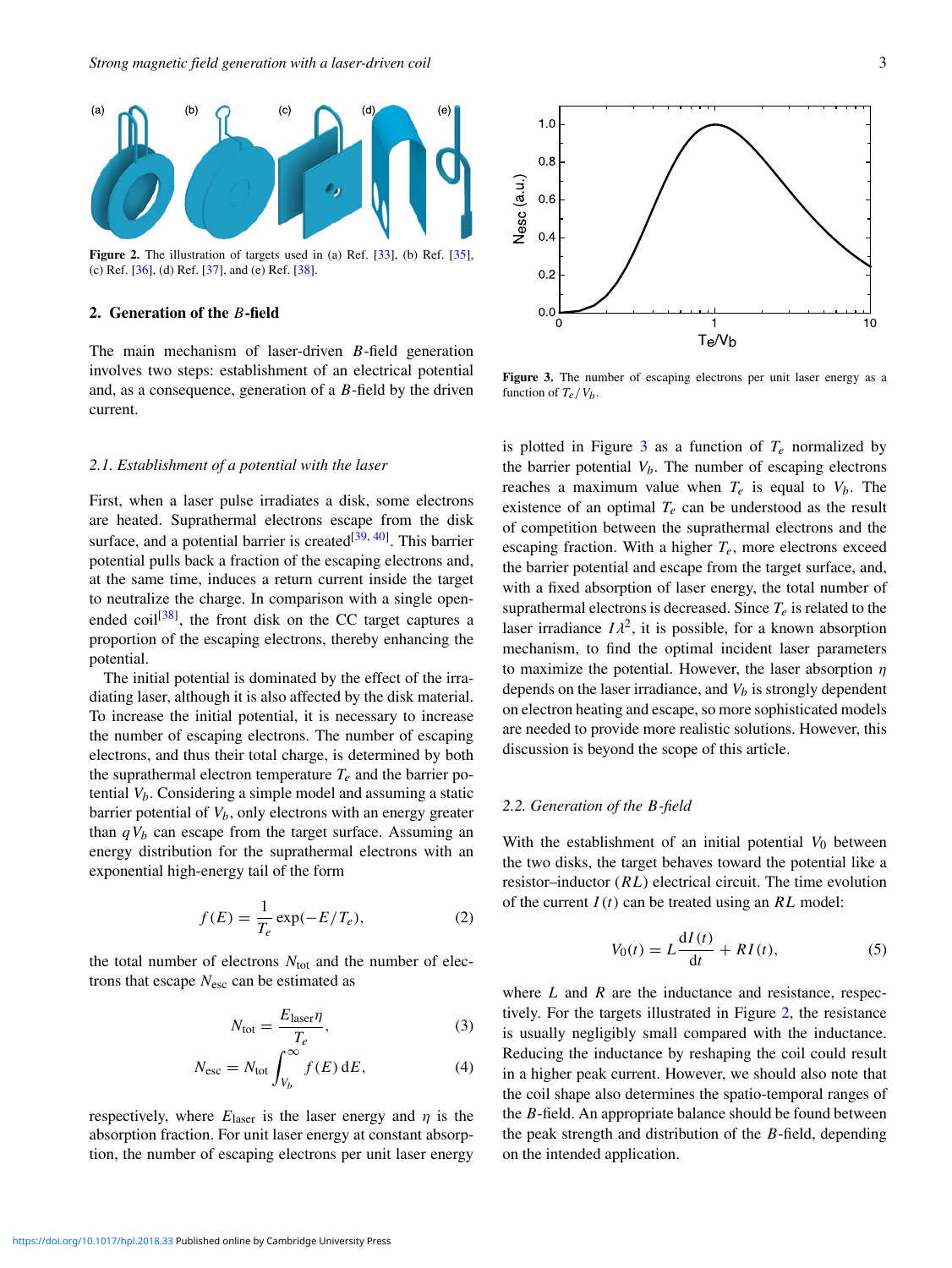<span id="page-3-0"></span>

Figure 4. Typical symmetric signal observed with a differential twisted pair<sup>[\[38\]](#page-7-7)</sup>.

## *2.3. Discussion*

The *B*-field, generated by the potential  $V_0$  and the current in the coil  $I(t)$ , is controlled by both the incident laser and the shape of the target. For example, from a comparison of the results of Daido *et al.*<sup>[\[30\]](#page-7-1)</sup> and Fujioka *et al.*<sup>[\[32\]](#page-7-3)</sup>, it can be seen that although similar target geometries were applied, the strength of the *B*-field was increased over 25 times by increasing the laser energy by a factor of 15. Furthermore, although the use of a Helmholtz coil by Courtois *et al.*[\[31\]](#page-7-2) dramatically increased the inductance and thus decreased the peak *B*-field, the duration of the field was increased compared with the case of a single coil, and much better spatial uniformity was achieved. Thus, it is necessary to consider not only the peak strength of the *B*-field, but also its temporal evolution and spatial distribution.

As well as those mentioned in the above discussion, some other models have been proposed for the study of laserdriven *B*-fields<sup>[\[41](#page-7-12)[–43\]](#page-7-13)</sup>.

## 3. Measurement of the *B*-field

#### *3.1. B-dot probe*

A rapidly changing *B*-field can be measured in many ways. One traditional method uses a pick-up coil, also known as a B-dot probe. The basic idea is to utilize Faraday's law to measure *B*-field fluctuations d*B*/d*t* [\[44\]](#page-7-14) . However, B-dot measurements usually suffer from strong electromagnetic pulse noise from laser–plasma interactions, and it is therefore necessary to adopt techniques that can distinguish between the signal from the magnetic coil and that from laser–plasma interactions. First of all, for a single B-dot probe, the probe should consist of a differentially twisted pair so that symmetric signals then indicate a *B*-field, while asymmetric signals might be caused by heating of the probe by high-energy particles or X-rays. Figure [4](#page-3-0) shows a typical signal obtained by Zhu *et al.*<sup>[\[38\]](#page-7-7)</sup>, in which two symmetric pulses from the differential pair can be clearly seen. Other approaches to alleviating the noise problem involve placing multiple Bdot probes at different positions or using a multidimensional B-dot probe that detects the *B*-field along three orthogonal axes at the same point<sup>[\[45\]](#page-7-15)</sup>. Since the *B*-field generated from a laser-driven coil is strongly directional, while the noise from laser–plasma interactions is relatively isotropic, the *B*-field from the coil can be extracted by comparing signals at different points or from different directions. One disadvantage of the B-dot probe concerns bandwidth. For a *B*-field driven by a picosecond or femtosecond laser, the rise time can be at a picosecond scale, so the bandwidth of the B-dot probe and that of the oscilloscope need to be very high to evaluate the peak of the *B*-field, and this is very hard to achieve.

## *3.2. Optical probe*

Another approach to measuring the *B*-field involves the use of an optical diagnostic technique, such as that based on the Faraday effect. The Faraday effect is a magneto-optical phenomenon in which, when polarized light propagates through a magneto-optical medium in a *B*-field, the plane of polarization is rotated, with the angle of rotation being proportional to the strength of the *B*-field in the direction of propagation:

<span id="page-3-1"></span>
$$
\Delta \theta = LV B_L,\tag{6}
$$

where *L* is the length of the optical path, *V* is the Verdet constant, and  $B_L$  is the component of the *B*-field parallel to the direction of propagation of the probe laser beam. Such a method was applied using a SiO<sub>2</sub> crystal by Fujioka et al.<sup>[\[32\]](#page-7-3)</sup> and later using a terbium gallium garnet by Santos et al.<sup>[\[35\]](#page-7-5)</sup>. Both experiments used a streak camera as the detector to obtain measurements with high temporal resolution. A typical setup for a Faraday effect measurement is shown in Figure  $5(a)$  $5(a)$ . A Faraday crystal is positioned beside the magnetic coil, with a linearly polarized probe laser beam propagating through it. On applying the *B*-field generated by the coil to the crystal, the plane of polarization is rotated. By means of a Wollaston prism, the probe beam is divided into two orthogonal linearly polarized components. Both outgoing beams are imaged on the slit of a streak camera to measure the temporal evolution. An example from Ref. [\[32\]](#page-7-3) is shown in Figures  $5(b)$  $5(b)$  and  $5(c)$ . A reference image was taken without a *B*-field driven laser. The probe beam was horizontally polarized and appeared only on the right side of the image. With a laser-driven *B*-field, the plane of polarization was rotated, with the vertically polarized component appearing on the left side. The angle of rotation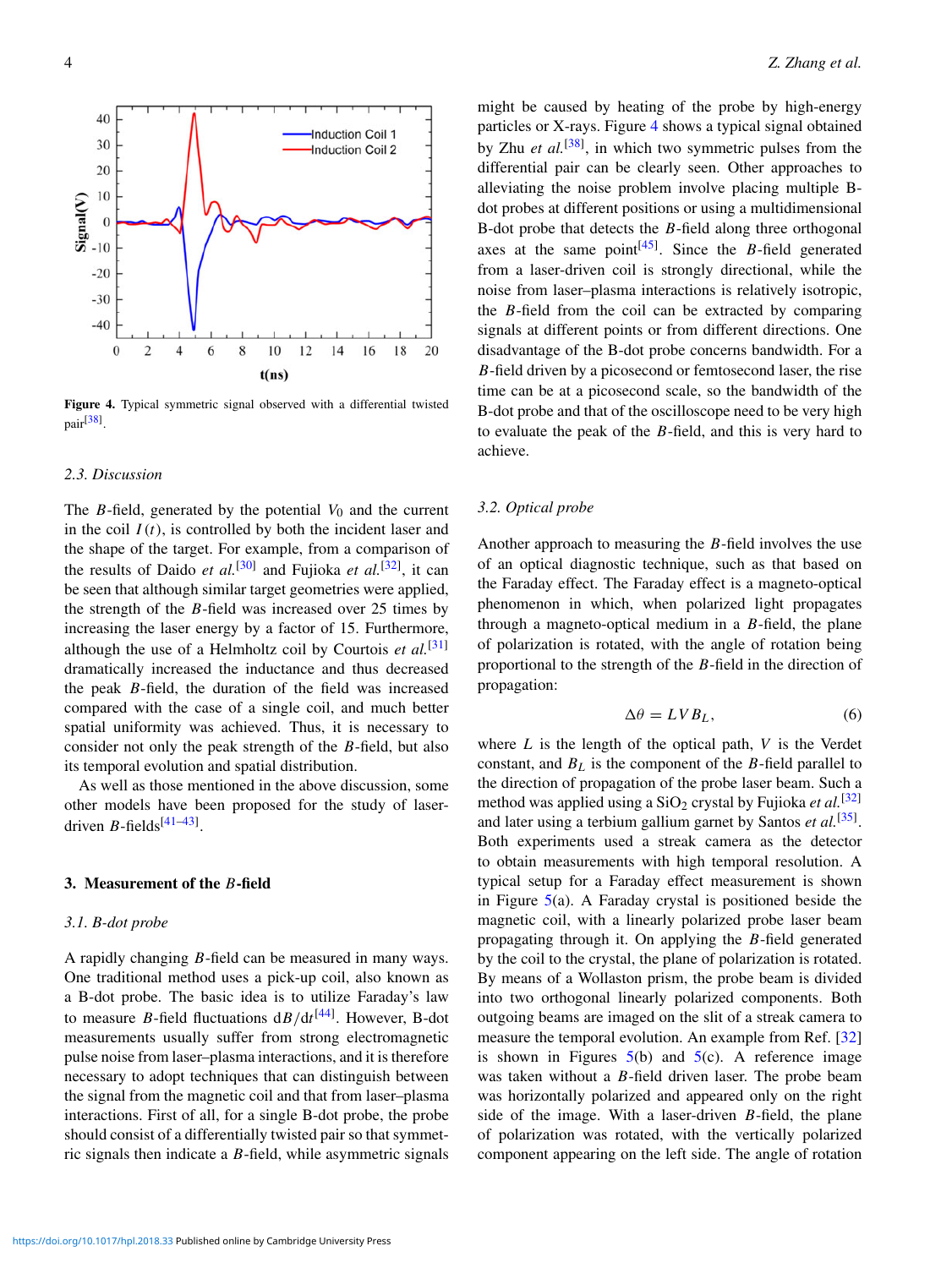<span id="page-4-0"></span>

Figure 5. Example of a Faraday rotation measurement: (a) typical setup; (b) reference image; (c) image in the presence of a  $B$ -field<sup>[\[32\]](#page-7-3)</sup>.

 $\Delta\theta$  can then be estimated from the change in the intensity ratio for both polarization components as follows:

$$
R = \frac{I_{\text{left}}}{I_{\text{left}} + I_{\text{right}}},\tag{7}
$$

$$
\sin^2(\theta + \Delta\theta) - \sin^2\theta = \Delta R,\tag{8}
$$

where *I*<sub>left</sub> and *I*<sub>right</sub> are the intensities of the probe beam read from the streak camera. The strength of the *B*-field can be then estimated from the value of  $\Delta\theta$ , using Equation [\(6\)](#page-3-1).

Another approach applies the Cotton–Mouton effect, which occurs when a Cotton–Mouton medium is subjected to a  $B$ -field<sup>[\[46,](#page-7-16) [47\]](#page-7-17)</sup>. A linearly polarized probe laser beam becomes elliptically polarized owing to the Cotton–Mouton effect, and, by measuring the ellipticity  $\beta$ , the *B*-field can be estimated by solving the equation

$$
\beta = \frac{e^2}{m_e c^3 \omega n_c} \int n_e(l) B^2(l) \, \mathrm{d}l,\tag{9}
$$

where *l* is the path length traversed by the probe laser beam inside the plasma. In contrast to the Faraday effect, the Cotton–Mouton effect detects the *B*-field perpendicular to the direction of propagation of the probe beam.

Additional measurements of the plasma profile, especially the electron density profile  $n_e(l)$ , are essential for accurate evaluation of the *B*-field strength.

# *3.3. Charged-particle deflectometry*

With the target normal sheath acceleration (TNSA), it is easy to obtain high-energy proton beams with a cutoff

<span id="page-4-1"></span>

Figure 6. Example of a proton deflectometry measurement: (a) schematic of the setup; (b) image obtained on RCF with 13 MeV protons; (c) simulation of proton deflection in a  $B$ -field<sup>[\[35\]](#page-7-5)</sup>.

energy of tens of MeV $[48, 49]$  $[48, 49]$  $[48, 49]$ . An alternative is to generate a monoenergetic proton beam as a product of nuclear fusion<sup>[\[23\]](#page-6-15)</sup>. The protons are deflected by the Lorentz force while propagating through the magnetic coil region. An example of an experimental setting used by Santos *et al.*[\[35\]](#page-7-5) is shown in Figure  $6(a)$  $6(a)$ . The experiments were conducted at the LULI Pico 2000 laser facility with synchronized nanosecond and picosecond laser pulses. The nanosecond laser beam was focused on a CC target to generate a *B*field in the coil. A secondary target was positioned beside the coil, and TNSA proton beams directed toward the coil were driven by the picosecond laser. A mesh was placed between the secondary target and the coil to quantify the *B*field. Figure  $6(b)$  $6(b)$  shows an image of proton deflectometry achieved with 13 MeV protons. The deformation of the mesh shadow and a bulb shape at the coil can be clearly seen. Figure [6\(](#page-4-1)c) shows the result of a three-dimensional Monte Carlo simulation of the trajectories of 13 MeV protons through the coil. By comparing the experimentally obtained proton image with the simulation results, information about the *B*-field can be derived. Proton deflectometry allows direct measurement of the *B*-field in the coil region, with spatial and temporal resolutions being obtained in a single shot. The spatial resolution is found by recording a twodimensional deflection pattern with radiochromic film (RCF)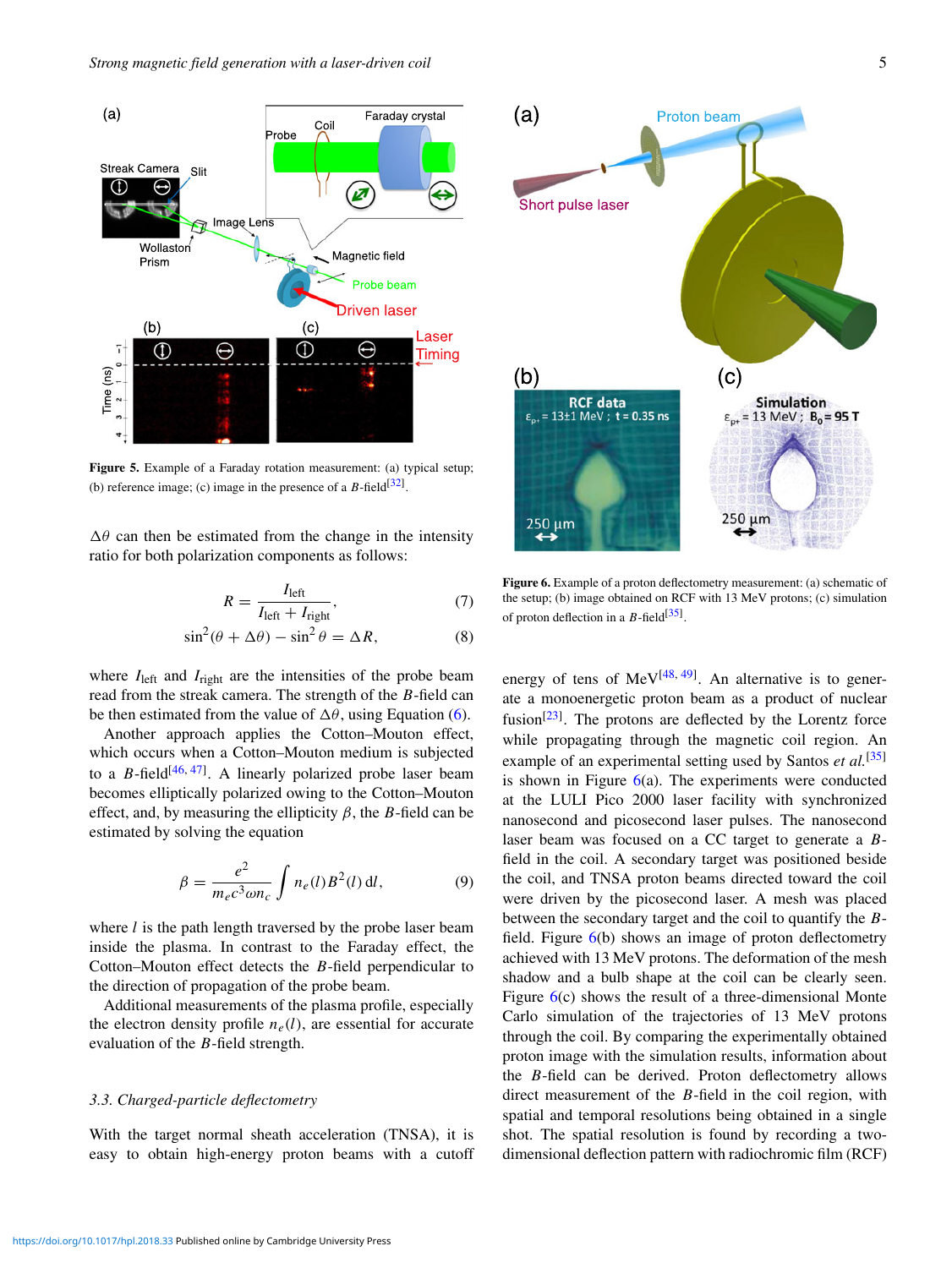stacks. Protons are stopped at different layers in the RCF, with each layer corresponding to a specific proton energy. By taking into account the time of flight between the proton source and the coil, the pattern on each RCF layer represents the *B*-field at different times. Evaluations of the strength of a laser-driven *B*-field using proton deflectometry have been reported previously by Li *et al.*<sup>[\[23,](#page-6-15) [50\]](#page-7-20)</sup> and have been applied on a coil target by Santos *et al.*<sup>[\[35\]](#page-7-5)</sup>, Zhu *et al.*<sup>[\[38\]](#page-7-7)</sup>, Gao *et al.*<sup>[\[36\]](#page-7-9)</sup>, Law *et al.*<sup>[\[34\]](#page-7-8)</sup> and Goyon *et al.*<sup>[\[37\]](#page-7-6)</sup>.

As well as protons, high-energy electrons can be employed in deflectometry measurements. The energies of laser wakefield accelerated electrons can reach hundreds of MeV and even the GeV level<sup>[\[51\]](#page-7-21)</sup>, and, under particular conditions, a monoenergetic electron beam can be obtained<sup>[\[52\]](#page-7-22)</sup>. Such electron beams provide a powerful diagnostic tool for *B*fields. The Larmor radius for a relativistic electron in the presence of a *B*-field is

$$
r_L = \frac{\gamma m_e v_\perp}{qB},\tag{10}
$$

where  $\gamma$ ,  $m_e$ ,  $v_{\perp}$  and  $q$  are the Lorentz factor, electron mass, component of velocity perpendicular to the *B*-field and electron charge, respectively. The minimum requirement for the electron energy can be approximately estimated by limiting the region of nonzero *B*-field, of dimension *R*, to be smaller than  $r<sub>L</sub>$ . In Figure [7,](#page-5-0) the minimum electron energy is shown as a function of the product of *B*-field strength and the extent of the *B*-field,  $B \cdot R$  in units of T·mm. As expected, to measure a large *B*-field with a large spatial range, a higher electron energy is needed.

#### 4. Applications

We present here some typical applications of laser-driven coils to generate strong *B*-fields for laboratory studies.

## *4.1. Low-*β *magnetic reconnection*

Magnetic reconnection is an important process in many astrophysical phenomena, including solar flares, star formation and auroras, and there have been a number of labora-tory investigations based on laser-plasma interactions<sup>[\[7,](#page-6-6) [8\]](#page-6-7)</sup>. To mimic the conditions of low- $\beta$  magnetic reconnection (where  $\beta$  is the ratio of plasma pressure to magnetic pressure), it is necessary to apply a *B*-field to a low-density plasma. Pei *et al.*[\[33\]](#page-7-4) used a double-U-turn coil for this purpose, with an antiparallel *B*-field being generated between the two coils. Heating by the current in the coil and by X-rays from the laser ablation leads to the creation of a low-density plasma, which then flows into the *B*-field. Low- $\beta$  magnetic reconnection can occur under these conditions.

<span id="page-5-0"></span>

 $10^{1}$ 

 $B \cdot R$  (T $\cdot$ mm)

 $10<sup>2</sup>$ 

Figure 7. Minimum electron energy required for electron deflectometry, as a function of the product  $B \cdot R$ .

#### *4.2. Collimation of relativistic electron beams*

 $10<sup>0</sup>$ 

A collimated relativistic electron beam (REB) is useful for many applications, but the REBs produced by intense laser interaction with a solid target are usually strongly divergent. Simulations have shown that a kilotesla external *B*-field could effectively decrease the angle of divergence of the REB<sup>[\[16\]](#page-6-21)</sup>. Such collimated REBs have been experimentally investigated by Bailly-Grandvaux et al.<sup>[\[20\]](#page-6-13)</sup>.

# *4.3. MHD*

 $10<sup>°</sup>$ 

 $10<sup>-</sup>$ 

Matsuo *et al.*<sup>[\[12\]](#page-6-9)</sup> applied a pair of CC targets to generate a quasi-uniform *B*-field of a few hundred tesla in a laser-produced plasma. By adding a secondary laser-ablated sample in the *B*-field, the MHD properties of the plasma were studied. Electron thermal conduction in the external *B*field was found to be strongly affected, leading to velocity changes in the ablated plasma. The results also indicated that the growth of hydrodynamic perturbations was also affected by the external *B*-field as a result of the anisotropic thermal conductivity in the ablated plasma.

# 5. Conclusions

The use of laser-driven coils is an important method to provide a strong *B*-field at a sub-kilotesla to a kilotesla level. In addition to the high field strength achievable, the controllability of generation and accessibility of a secondary sample are other advantages of this scheme. The strength, space and time ranges of the *B*-field could be further optimized depending on the desired application through appropriate choices of incident laser, target and coil shapes. This scheme could provide a new test bed for a range of laboratory applications including, but not limited to, HEDP, laboratory astrophysics, fusion research and laser particle acceleration.

 $10<sup>3</sup>$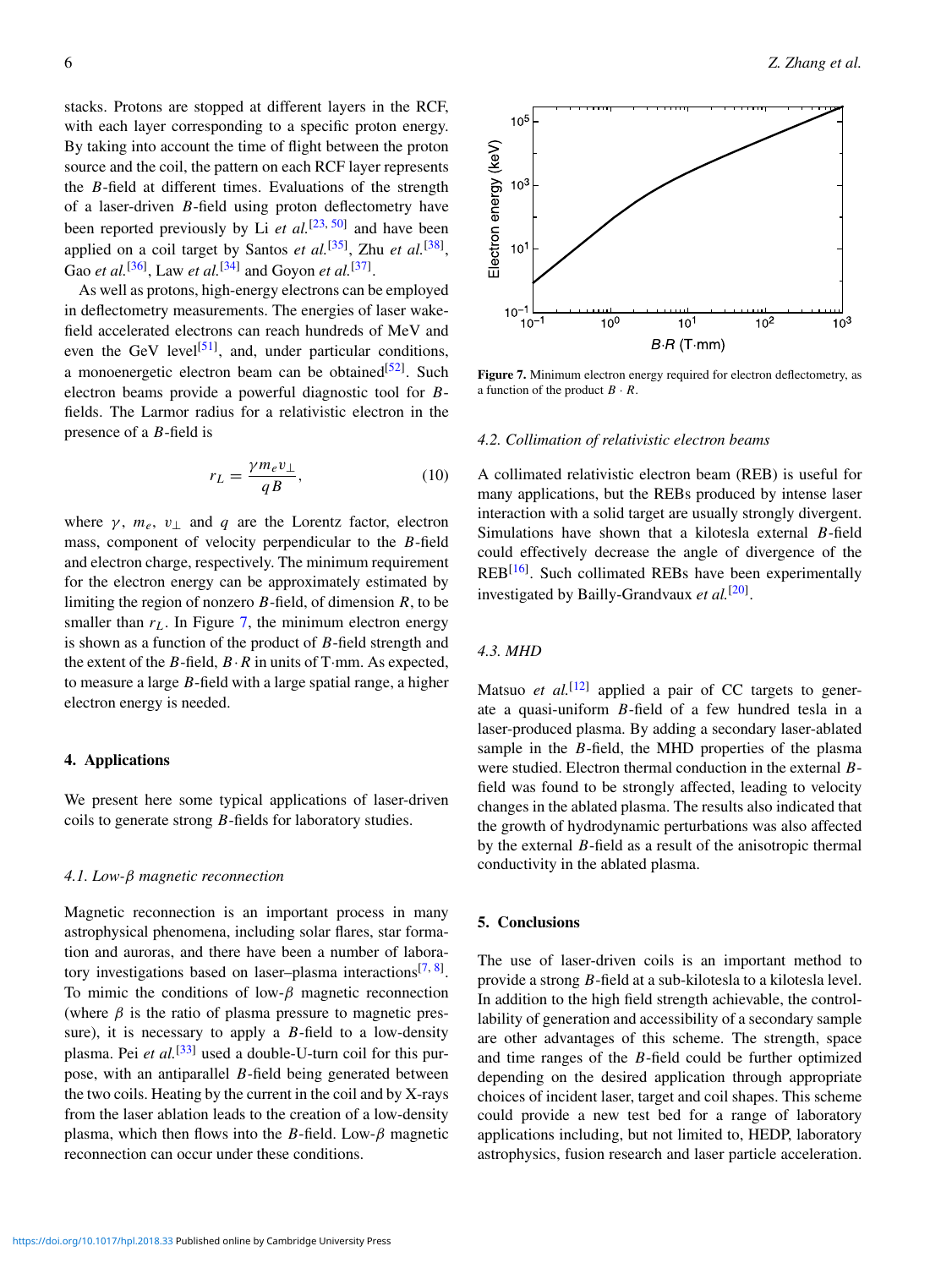Many types of target have been tested under different laser conditions. There are also some other advanced designs for generation of strong *B*-fields using short-pulse lasers, such as the snail-shaped target proposed by Korneev *et al.*[\[53\]](#page-7-23) .

#### Acknowledgements

This study was supported in part by the Science Challenge Project (No. TZ2016005), the CAS-JSPS Joint Research Program (External Cooperation Program of the BIC, Chinese Academy of Sciences, No. 112111KYSB20160015), the National Natural Science Foundation of China (Nos. 11520101003, 11535001 and 11861121001) and the Strategic Priority Research Program of the Chinese Academy of Sciences (Nos. XDB16010200 and XDB07030300).

## References

- <span id="page-6-0"></span>1. G. Valyavin, D. Shulyak, G. A. Wade, K. Antonyuk, S. V. Zharikov, G. A. Galazutdinov, S. Plachinda, S. Bagnulo, L. F. Machado, M. Alvarez, D. M. Clark, J. M. Lopez, D. Hiriart, I. Han, Y.-B. Jeon, C. Zurita, R. Mujica, T. Burlakova, T. Szeifert, and A. Burenkov, Nature 515, 88 (2014).
- <span id="page-6-1"></span>2. J. Meinecke, H. W. Doyle, F. Miniati, A. R. Bell, R. Bingham, R. Crowston, R. P. Drake, M. Fatenejad, M. Koenig, Y. Kuramitsu, C. C. Kuranz, D. Q. Lamb, D. Lee, M. J. MacDonald, C. D. Murphy, H. S. Park, A. Pelka, A. Ravasio, Y. Sakawa, A. A. Schekochihin, A. Scopatz, P. Tzeferacos, W. C. Wan, N. C. Woolsey, R. Yurchak, B. Reville, and G. Gregori, Nat. Phys. 10, 520 (2014).
- <span id="page-6-2"></span>3. S. Masuda, T. Kosugi, H. Hara, S. Tsuneta, and Y. Ogawara, Nature 371, 495 (1994).
- <span id="page-6-3"></span>4. H. Isobe, T. Miyagoshi, K. Shibata, and T. Yokoyama, Nature 434, 478 (2005).
- <span id="page-6-4"></span>5. B. Albertazzi, A. Ciardi, M. Nakatsutsumi, T. Vinci, J. Beard, R. Bonito, J. Billette, M. Borghesi, Z. Burkley, S. N. Chen, T. E. Cowan, T. Herrmannsdorfer, D. P. Higginson, F. Kroll, S. A. Pikuz, K. Naughton, L. Romagnani, C. Riconda, G. Revet, R. Riquier, H. P. Schlenvoigt, I. Y. Skobelev, A. Y. Faenov, A. Soloviev, M. Huarte-Espinosa, A. Frank, O. Portugall, H. Pepin, and J. Fuchs, Science 346, 325 (2014).
- <span id="page-6-6"></span><span id="page-6-5"></span>6. S. A. Balbus and J. F. Hawley, Astrophys. J. 376, 214 (1991).
- 7. P. M. Nilson, L. Willingale, M. C. Kaluza, C. Kamperidis, S. Minardi, M. S. Wei, P. Fernandes, M. Notley, S. Bandyopadhyay, M. Sherlock, R. J. Kingham, M. Tatarakis, Z. Najmudin, W. Rozmus, R. G. Evans, M. G. Haines, A. E. Dangor, and K. Krushelnick, Phys. Rev. Lett. 97, 255001 (2006).
- <span id="page-6-7"></span>8. J. Y. Zhong, Y. T. Li, X. Wang, J. Wang, Q. Dong, C. Xiao, S. J. Wang, X. Liu, L. Zhang, L. An, F. Wang, J. Zhu, Y. Gu, X. He, G. Zhao, and J. Zhang, Nat. Phys. 6, 984 (2010).
- <span id="page-6-8"></span>9. Y. Sentoku, K. Mima, S. I. Kojima, and H. Ruhl, Phys. Plasmas 7, 689 (2000).
- 10. J. M. Stone and T. Gardiner, Astrophys. J. 671, 1726 (2007).
- 11. T. Sano, T. Inoue, and K. Nishihara, Phys. Rev. Lett. 111, 205001 (2013).
- <span id="page-6-9"></span>12. K. Matsuo, H. Nagatomo, Z. Zhang, P. Nicolaï, T. Sano, S. Sakata, S. Kojima, S. H. Lee, K. F. F. Law, Y. Arikawa, Y. Sakawa, T. Morita, Y. Kuramitsu, S. Fujioka, and H. Azechi, Phys. Rev. E 95, 053204 (2017).
- <span id="page-6-10"></span>13. P. Y. Chang, G. Fiksel, M. Hohenberger, J. P. Knauer, R. Betti, F. J. Marshall, D. D. Meyerhofer, F. H. Seguin, and R. D. Petrasso, Phys. Rev. Lett. 107, 035006 (2011).
- <span id="page-6-11"></span>14. M. Hohenberger, P. Y. Chang, G. Fiksel, J. P. Knauer, R. Betti, F. J. Marshall, D. D. Meyerhofer, F. H. Seguin, and R. D. Petrasso, Phys. Plasmas 19, 056306 (2012).
- <span id="page-6-12"></span>15. H. Nagatomo, T. Johzaki, A. Sunahara, H. Sakagami, K. Mima, H. Shiraga, and H. Azechi, Nucl. Fusion 53, 063018 (2013).
- <span id="page-6-21"></span>16. H. B. Cai, S. P. Zhu, and X. T. He, Phys. Plasmas 20, 072701 (2013).
- 17. W. M. Wang, P. Gibbon, Z. M. Sheng, and Y. T. Li, Phys. Rev. Lett. 114, 015001 (2015).
- 18. S. Fujioka, Y. Arikawa, S. Kojima, T. Johzaki, H. Nagatomo, H. Sawada, S. H. Lee, T. Shiroto, N. Ohnishi, A. Morace, X. Vaisseau, S. Sakata, Y. Abe, K. Matsuo, K. F. Farley Law, S. Tosaki, A. Yogo, K. Shigemori, Y. Hironaka, Z. Zhang, A. Sunahara, T. Ozaki, H. Sakagami, K. Mima, Y. Fujimoto, K. Yamanoi, T. Norimatsu, S. Tokita, Y. Nakata, J. Kawanaka, T. Jitsuno, N. Miyanaga, M. Nakai, H. Nishimura, H. Shiraga, K. Kondo, M. Bailly-Grandvaux, C. Bellei, J. J. Santos, and H. Azechi, Phys. Plasmas 23, 056308 (2016).
- 19. T. Johzaki, H. Nagatomo, A. Sunahara, Y. Sentoku, H. Sakagami, M. Hata, T. Taguchi, K. Mima, Y. Kai, D. Ajimi, T. Isoda, T. Endo, A. Yogo, Y. Arikawa, S. Fujioka, H. Shiraga, and H. Azechi, Plasma Phys. Control. Fusion 59, 014045 (2016).
- <span id="page-6-13"></span>20. M. Bailly-Grandvaux, J. J. Santos, C. Bellei, P. Forestier-Colleoni, S. Fujioka, L. Giuffrida, J. J. Honrubia, D. Batani, R. Bouillaud, M. Chevrot, J. E. Cross, R. Crowston, S. Dorard, J.-L. Dubois, M. Ehret, G. Gregori, S. Hulin, S. Kojima, E. Loyez, J.-R. Marquès, A. Morace, P. Nicolaï, M. Roth, S. Sakata, G. Schaumann, F. Serres, J. Servel, V. T. Tikhonchuk, N. Woolsey, and Z. Zhang, Nat. Commun. 9, 102 (2017).
- <span id="page-6-14"></span>21. K. M. Schoeffler, N. F. Loureiro, R. A. Fonseca, and L. O. Silva, Phys. Plasmas 23, 056304 (2016).
- 22. L. Gao, P. M. Nilson, I. V. Igumenshchev, M. G. Haines, D. H. Froula, R. Betti, and D. D. Meyerhofer, Phys. Rev. Lett. 114, 215003 (2015).
- <span id="page-6-15"></span>23. C. K. Li, F. H. Seguin, J. A. Frenje, J. R. Rygg, R. D. Petrasso, R. P. J. Town, P. A. Amendt, S. P. Hatchett, O. L. Landen, A. J. MacKinnon, P. K. Patel, V. A. Smalyuk, T. C. Sangster, and J. P. Knauer, Phys. Rev. Lett. 97, 135003 (2006).
- <span id="page-6-16"></span>24. S. Chawla, M. S. Wei, R. Mishra, K. U. Akli, C. D. Chen, H. S. McLean, A. Morace, P. K. Patel, H. Sawada, Y. Sentoku, R. B. Stephens, and F. N. Beg, Phys. Rev. Lett. 110, 025001 (2013).
- <span id="page-6-17"></span>25. A. G. Smyth, G. Sarri, M. Vranic, Y. Amano, D. Doria, E. Guillaume, H. Habara, R. Heathcote, G. Hicks, Z. Najmudin, H. Nakamura, P. A. Norreys, S. Kar, L. O. Silva, K. A. Tanaka, J. Vieira, and M. Borghesi, Phys. Plasmas 23, 063121 (2016).
- <span id="page-6-18"></span>26. W. Schumaker, N. Nakanii, C. McGuffey, C. Zulick, V. Chyvkov, F. Dollar, H. Habara, G. Kalintchenko, A. Maksimchuk, K. A. Tanaka, A. G. R. Thomas, V. Yanovsky, and K. Krushelnick, Phys. Rev. Lett. 110, 015003 (2013).
- <span id="page-6-19"></span>27. M. J. E. Manuel, C. K. Li, F. H. Seguin, J. Frenje, D. T. Casey, R. D. Petrasso, S. X. Hu, R. Betti, J. D. Hager, D. D. Meyerhofer, and V. A. Smalyuk, Phys. Rev. Lett. 108, 255006 (2012).
- <span id="page-6-20"></span>28. C. M. Huntington, F. Fiuza, J. S. Ross, A. B. Zylstra, R. P. Drake, D. H. Froula, G. Gregori, N. L. Kugland, C. C. Kuranz, M. C. Levy, C. K. Li, J. Meinecke, T. Morita, R. Petrasso, C. Plechaty, B. A. Remington, D. D. Ryutov, Y. Sakawa, A. Spitkovsky, H. Takabe, and H. S. Park, Nat. Phys. 11, 173 (2015).